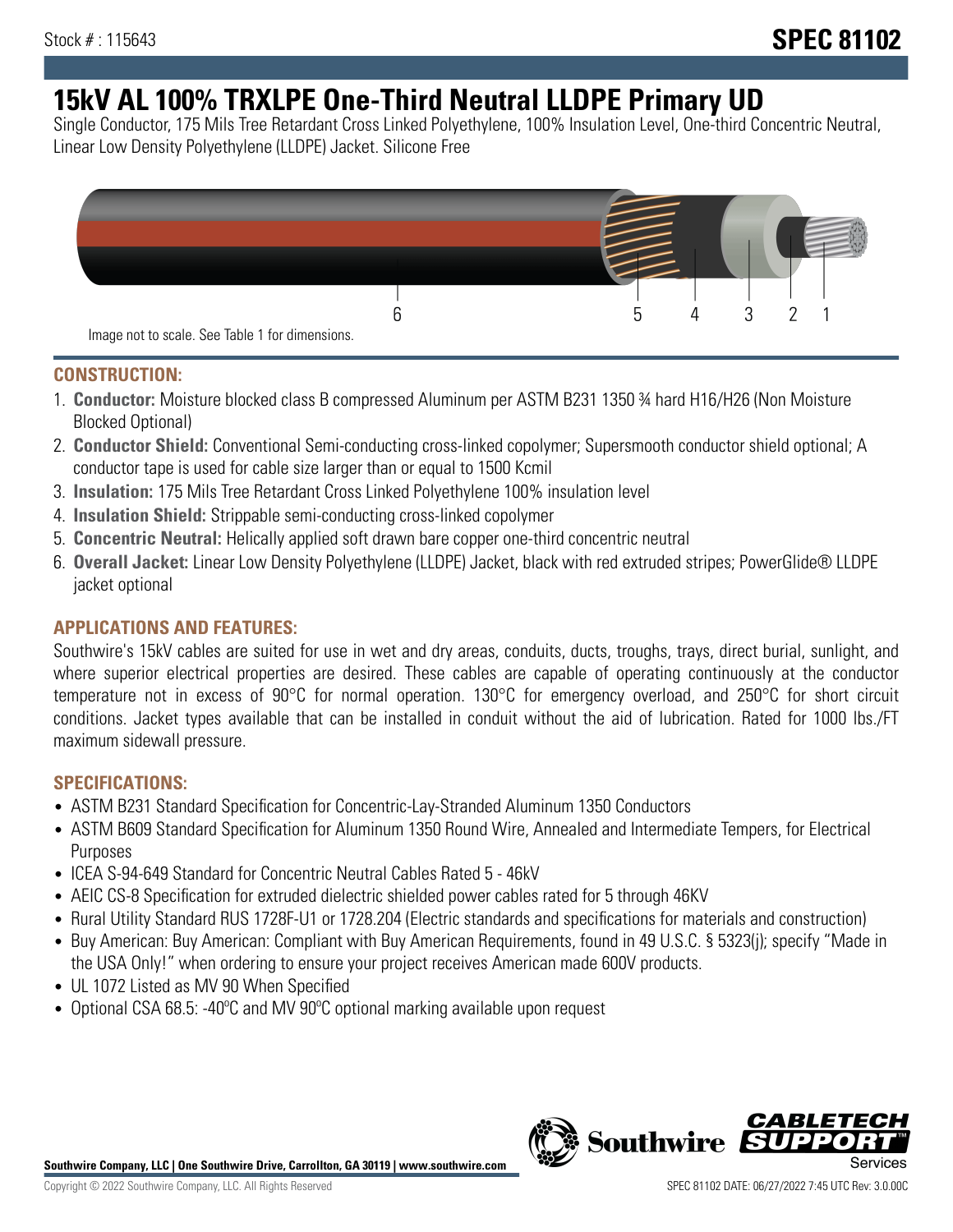## **SAMPLE PRINT LEGEND:**

SOUTHWIRE HI-DRI(R) [CONDUCTOR SIZE] [AWG or KCMIL] AL 15000 VOLTS TRXLPE INSULATION 175 MILS -- (NESC) -- SOUTHWIRE {MMM} {YYYY} NON-CONDUCTING JACKET